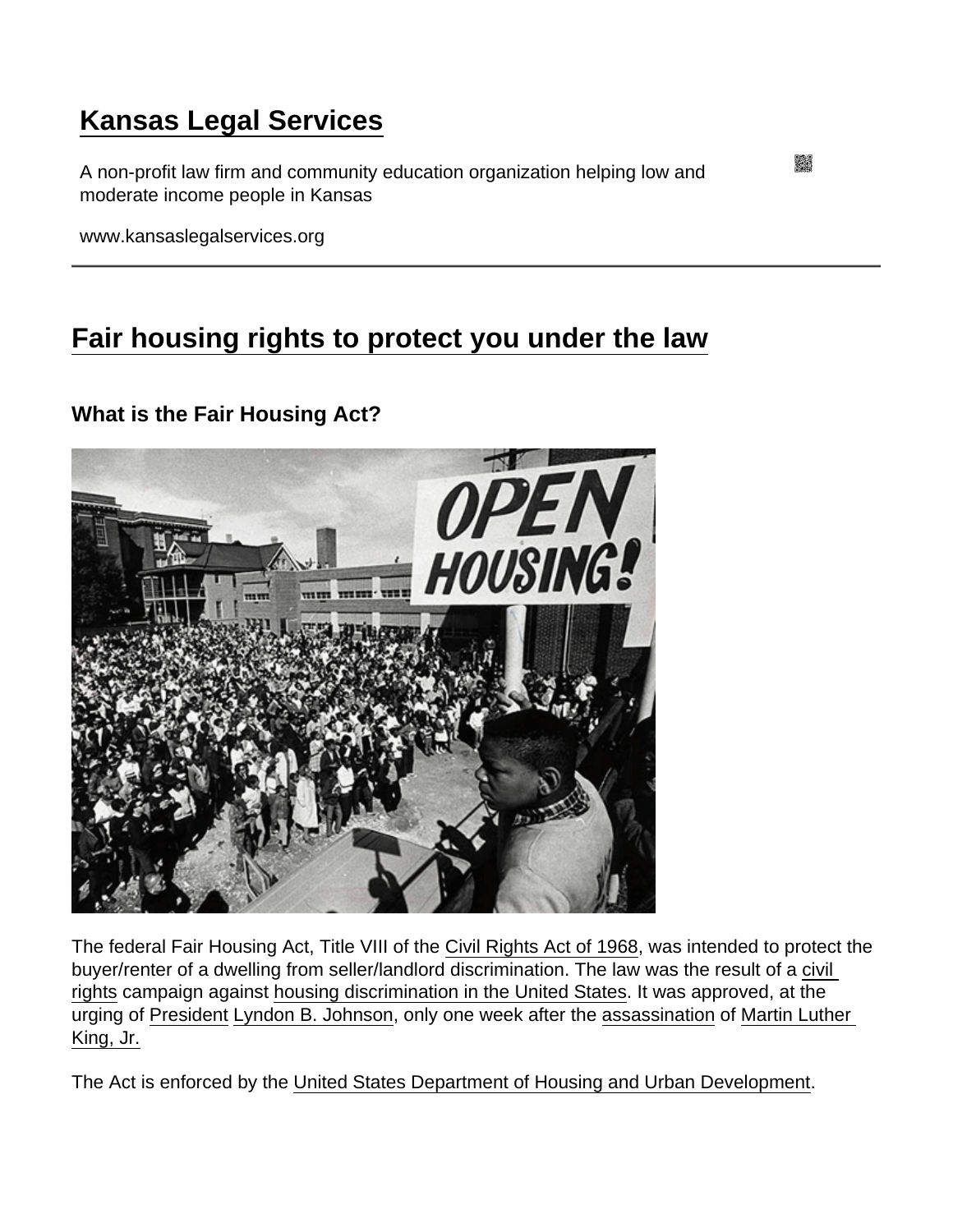HUD examines complaints of housing discrimination based on race, color, religion, national origin, sex, disability, or familial status. At no cost to you, HUD will explore the complaint and try to resolve the matter with both parties. The process to file a complaint is covered below.

NOTE: If you want to learn more about your rights as a renter in Kansas, read this [Kansas](http://www.kansaslegalservices.org/node/2044/kansas-tenant-handbook-and-guide)  [Tenant Handbook](http://www.kansaslegalservices.org/node/2044/kansas-tenant-handbook-and-guide) . It was originally published by the Kansas agency [Housing and Credit](https://housingandcredit.org/)  [Counseling, Inc](https://housingandcredit.org/) [.](https://housingandcredit.org/) (HCCI), which helps people in Kansas with a variety of consumer issues.

NEW: [Here is a video](https://www.youtube.com/watch?v=fd9e2Ri6bFI) to show how the Fair Housing Act protects you from discrimination on the basis of LGBTQ status.

This video talks about discrimination in Idaho, but it also applies to Kansas and other states as well. If you feel you have been a victim of housing discrimination because of LGBTQ status, you can apply for assistance from KLS [online](https://www.kansaslegalservices.org/node/809) or call the application line at 1-800-723-6953. Or you can learn how to file a complaint directly with HUD by [going here.](https://www.hud.gov/program_offices/fair_housing_equal_opp/online-complaint)

#### What Housing Is Covered?

The Fair Housing Act covers most housing. In some cases, the Act exempts owner-occupied buildings with no more than four units, single-family housing sold or rented without a broker, and housing operated by organizations and private clubs that limit occupancy to members.

#### What Is Prohibited?

In the Sale and Rental of Housing: No one may take any of the following actions based on race, color, national origin, religion, sex, familial status or handicap:

- Refuse to rent or sell housing
- Refuse to bargain for housing
- Make housing unavailable
- Deny a dwelling
- Set different terms, conditions or privileges for sale or rental of a dwelling
- Provide different housing services or facilities
- Falsely deny that housing is open for inspection, sale, or rental
- For profit, persuade owners to sell or rent (blockbusting) or
- Deny anyone access to or membership in a facility or service (such as a multiple listing service) related to the sale or rental of housing.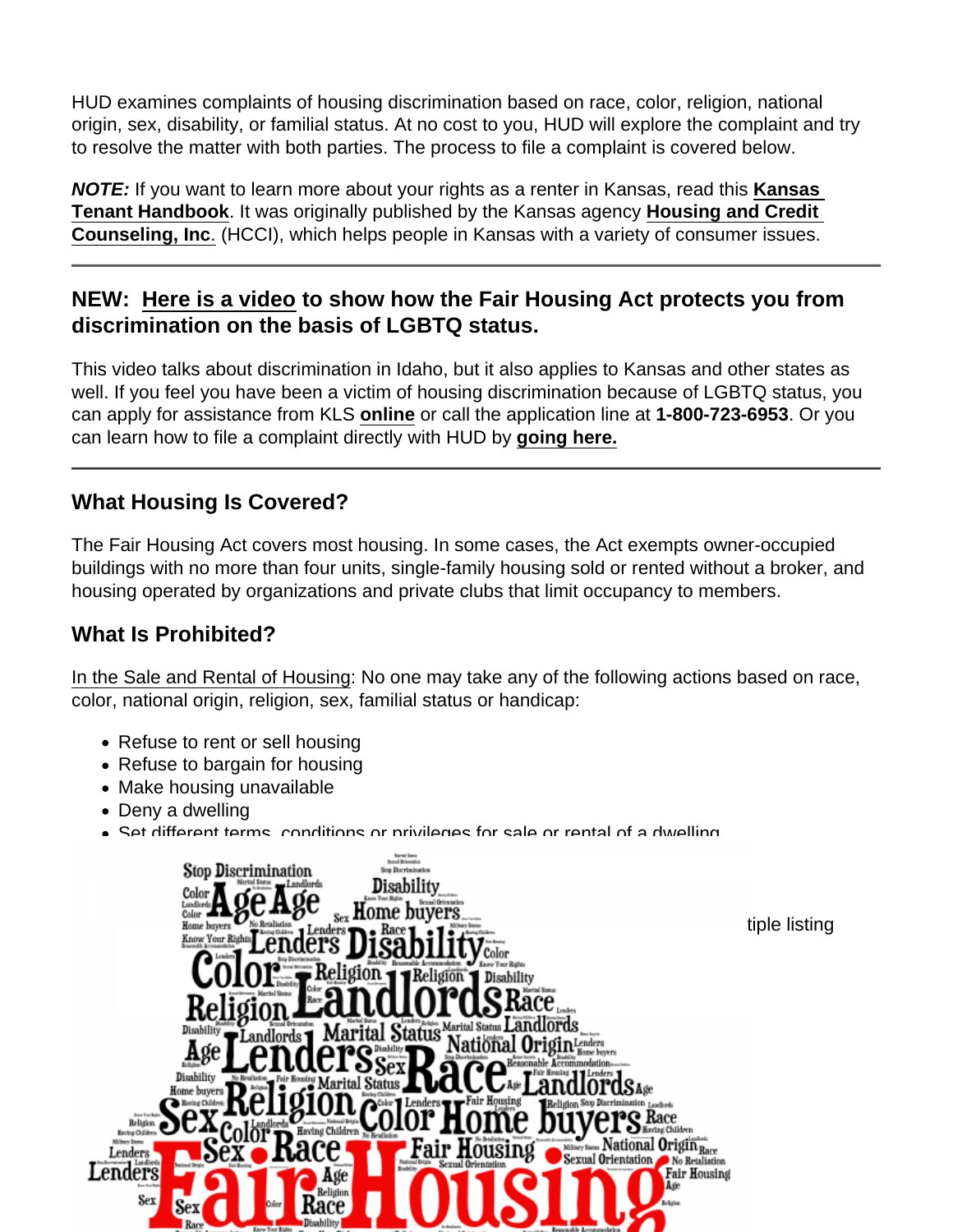: No one may take any of the following actions based on race, color, national origin, religion, sex, familial status or handicap (disability):

- Refuse to make a mortgage loan
- Refuse to give info about loans
- Impose different terms or conditions on a loan, such as different interest rates, points, or fees
- Discriminate in appraising property
- Refuse to buy a loan or
- Set different terms or conditions for purchasing a loan.

In Addition: It is illegal for anyone to:

- Threaten, coerce, bully or interfere with anyone applying a fair housing right or assisting others who exercise that right
- Advertise or make any statement that indicates a cap or preference based on race, color, national origin, religion, sex, familial status, or handicap. This bar against discriminatory advertising applies to single-family and owner-occupied housing that is otherwise exempt from the Fair Housing Act.

## **Additional Protection if You Have a Disability**

If you or someone connected with you:

- Have a physical or mental disability (including hearing, mobility and visual impairments, chronic alcoholism, chronic mental illness, AIDS, AIDS Related Complex and mental retardation) that greatly limits one or more major life activities
- Have a record of such a disability or
- Are regarded as having such a disability

Your landlord may not:

- Refuse to let you make realistic changes to your dwelling or common use areas, at your expense, if needed for the disabled person to use the housing. (Where rational, the landlord may permit changes only if you agree to restore the property to its original condition when you move.)
- Refuse to make sensible variations in rules, policies, practices or services if needed for the disabled person to use the housing.

Example: A building with a 'no pets' policy must allow a visually impaired tenant to keep a guide dog.

Example: Let's say an apartment complex offers tenants ample, unassigned parking. They must honor a bid from a mobility-impaired tenant for a reserved space near her apartment if it is needed to assure that she can have access to her apartment.

However, housing need not be made vacant to a person who is a direct threat to the health or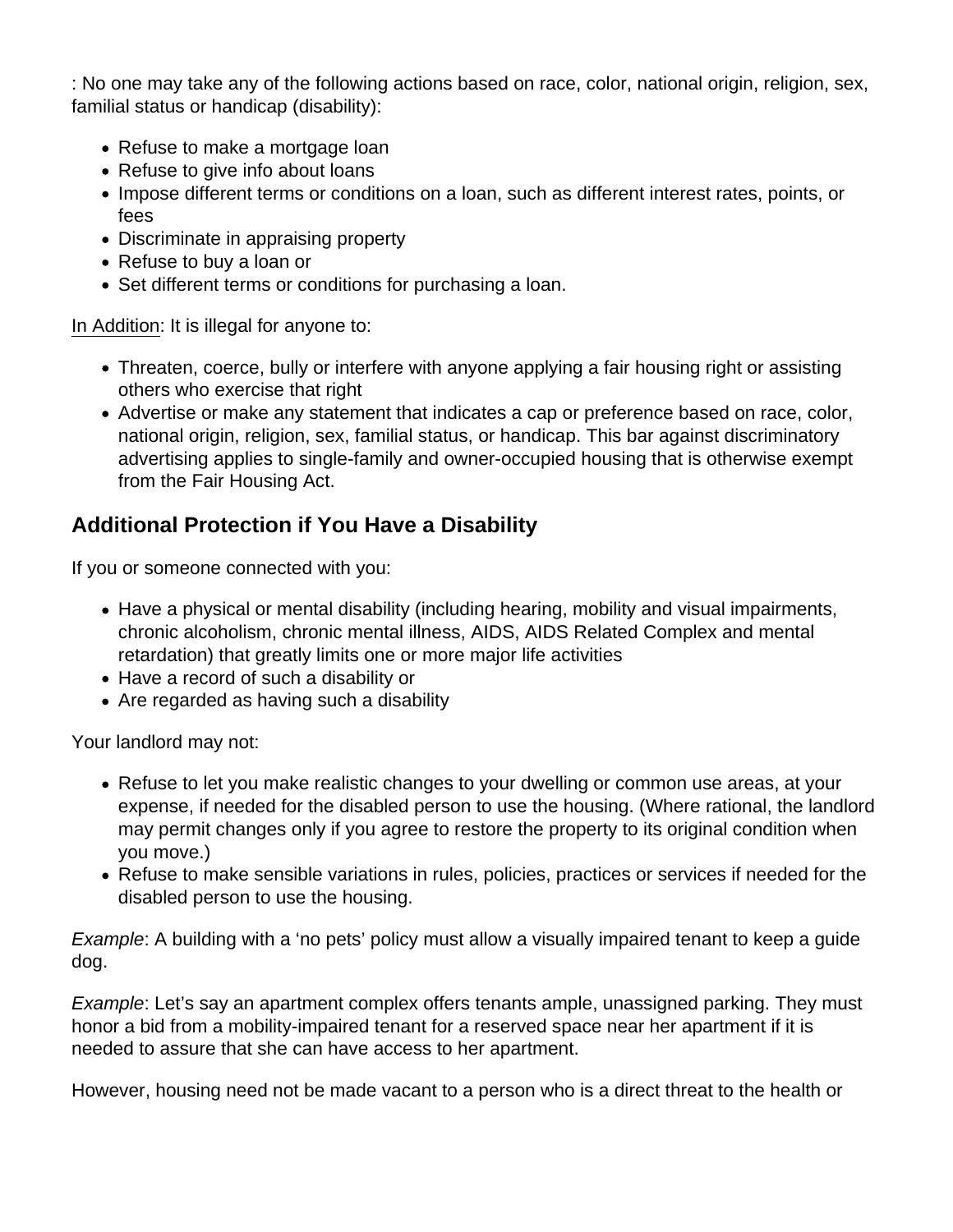safety of others or who now uses illegal drugs.

### **Requirements for New Buildings**

In buildings that were ready for first use **after March 13, 1991,** and have an elevator and four or more units:

- Public and common areas must be handy to persons with disabilities
- Doors and hallways must be wide enough for wheelchairs
- All units must have:
	- $\circ$  An accessible route into and through the unit
	- Handy light switches, electrical outlets, thermostats and other environmental controls
	- $\circ$  Reinforced bathroom walls to allow later fitting of grab bars and
	- $\circ$  Kitchens and bathrooms that can be used by people in wheelchairs.

If a building with four or more units has no elevator and were ready for first use **after March 13, 1991**, these standards apply to ground floor units.

These must-haves for new buildings do not replace any more stringent standards in State or local law.

## **Housing Opportunities for Families**

Unless a building or community makes the grade as housing for older persons, it may not discriminate based on familial status. That is, it may not discriminate against families in which one or more children under 18 live with:

- A parent
- A person who has legal custody of the child or children or
- The designee of the parent or legal custodian, with the parent or custodian's written permission.

Familial status protection also applies to pregnant women and anyone securing legal custody of a child under 18.

Exemption: Housing for older persons is exempt from the ban against familial status discrimination if:

- The HUD Secretary has decided that it is specially designed for and occupied by elderly persons under a Federal, State or local government program or
- It is occupied solely by persons who are 62 or older or
- It houses at least one person who is 55 or older in at least 80 percent of the occupied units. It must also adhere to a policy that demonstrates an intent to house persons who are 55 or older.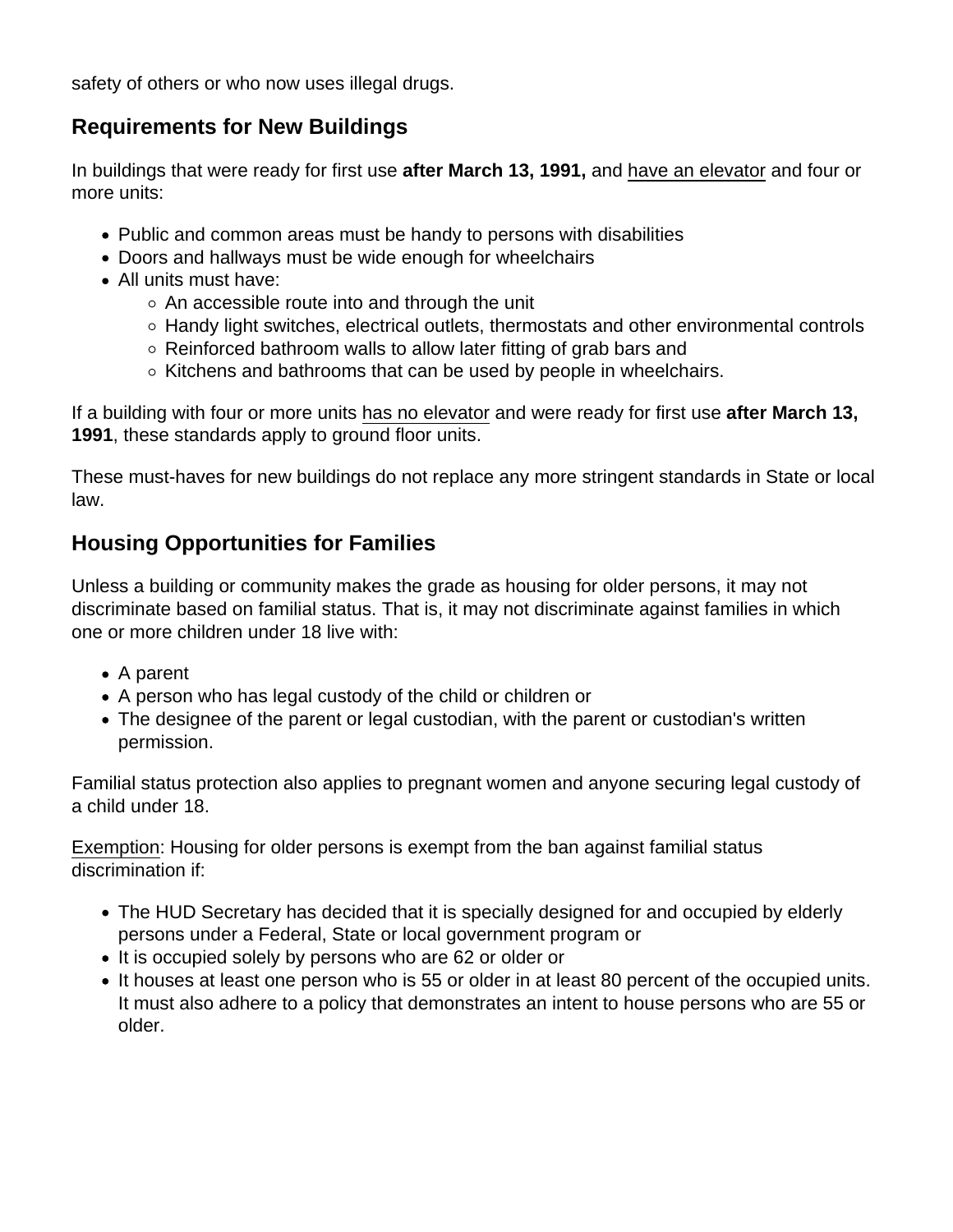A transition period permits residents on or before September 13, 1988, to continue living in the housing, regardless of their age, without interfering with the exemption.

If you believe your rights have been violated….

The U.S. Department of Housing and Urban Development (HUD), a Kansas or local fair housing agency is ready to help you file a complaint, or you can apply for legal assistance from KLS [online](https://www.kansaslegalservices.org/node/809) or call the application line at 1-800-723-6953.. Go [online to HUD](https://www.hud.gov/program_offices/fair_housing_equal_opp/online-complaint) to learn how to file a complaint.

What to Tell HUD

- Your name and address
- The name and address of the person your complaint is against (the respondent)
- The address or other description of the housing involved
- A short description of the alleged violation (the event that caused you to believe your rights were violated)
- The date of the alleged violation

Where to Write or Call:

Send a letter to the fair housing office nearest you, or if you wish, you may call that office directly.

Great Plains Office -- Fair Housing Hub

U.S. Department of Housing and Urban Development,